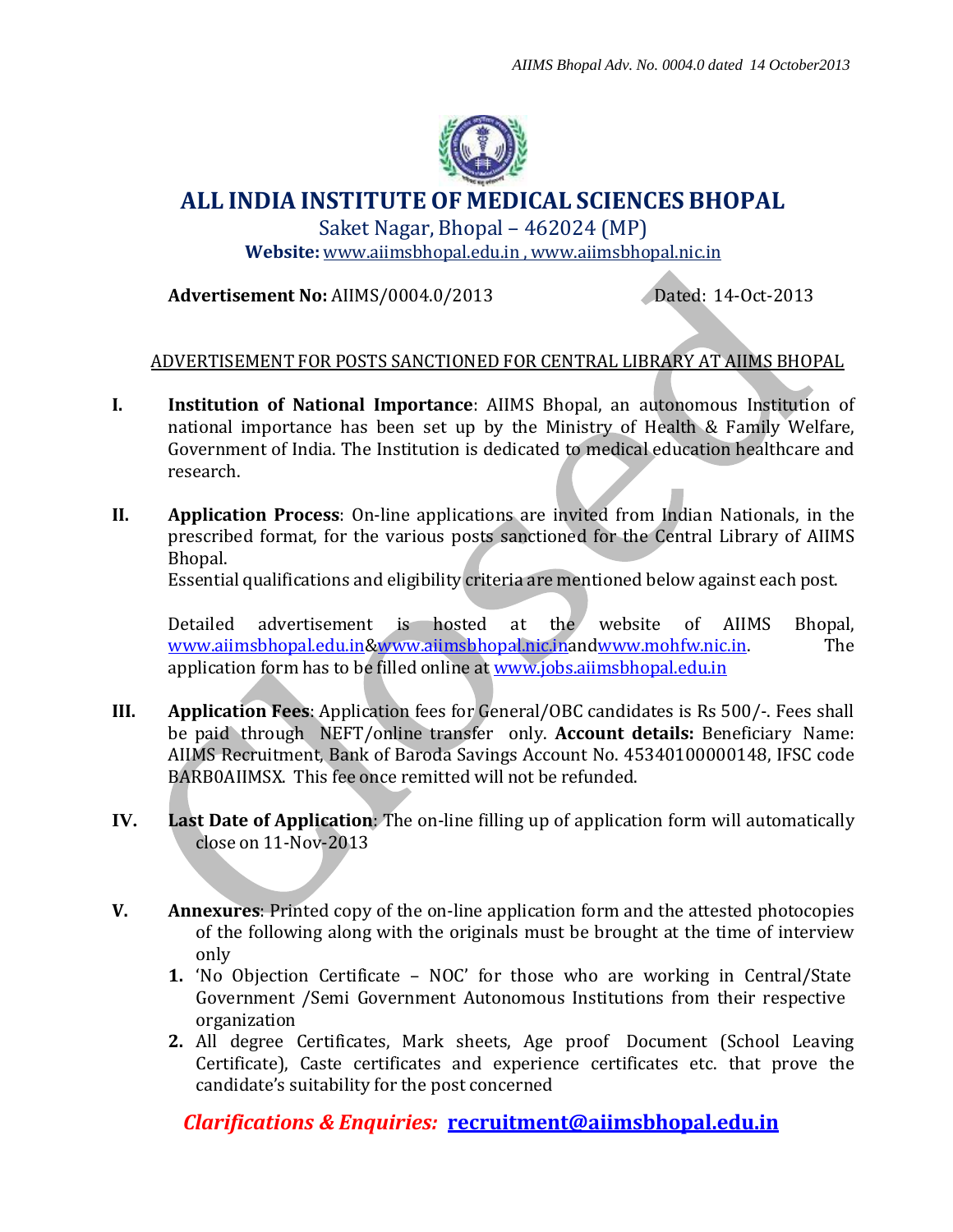## **VI. Reservation**:

OBC Candidates will attach certificate in Annexure V from the prescribed authority for Central Government posts along with certificate that the candidate does not belong to Creamy Layer. Date of issue of Certificate should not be earlier than 1 year i.e.  $1^{st}$  July, 2012 (AN).

- **VII. Short Listing:** Based on bio-data, the Search cum Selection Committee may short-list candidates for interview or they may be asked to appear in a written examination in case of large number of applicants. Candidates called for interview will have to produce all relevant original documents in proof of details furnished in their application at the time of interview
- **VIII. Site of Interview:** Interviews will be held at AIIMS Bhopal. No TA/DA will be paid for appearing in the interview.
- **IX. Eligibility criteria:** Qualifications may be relaxed for highly experienced, trained or reputed candidates at the discretion of the search cum selection committee. However, in general, the qualifications and experience for various posts would be as follows: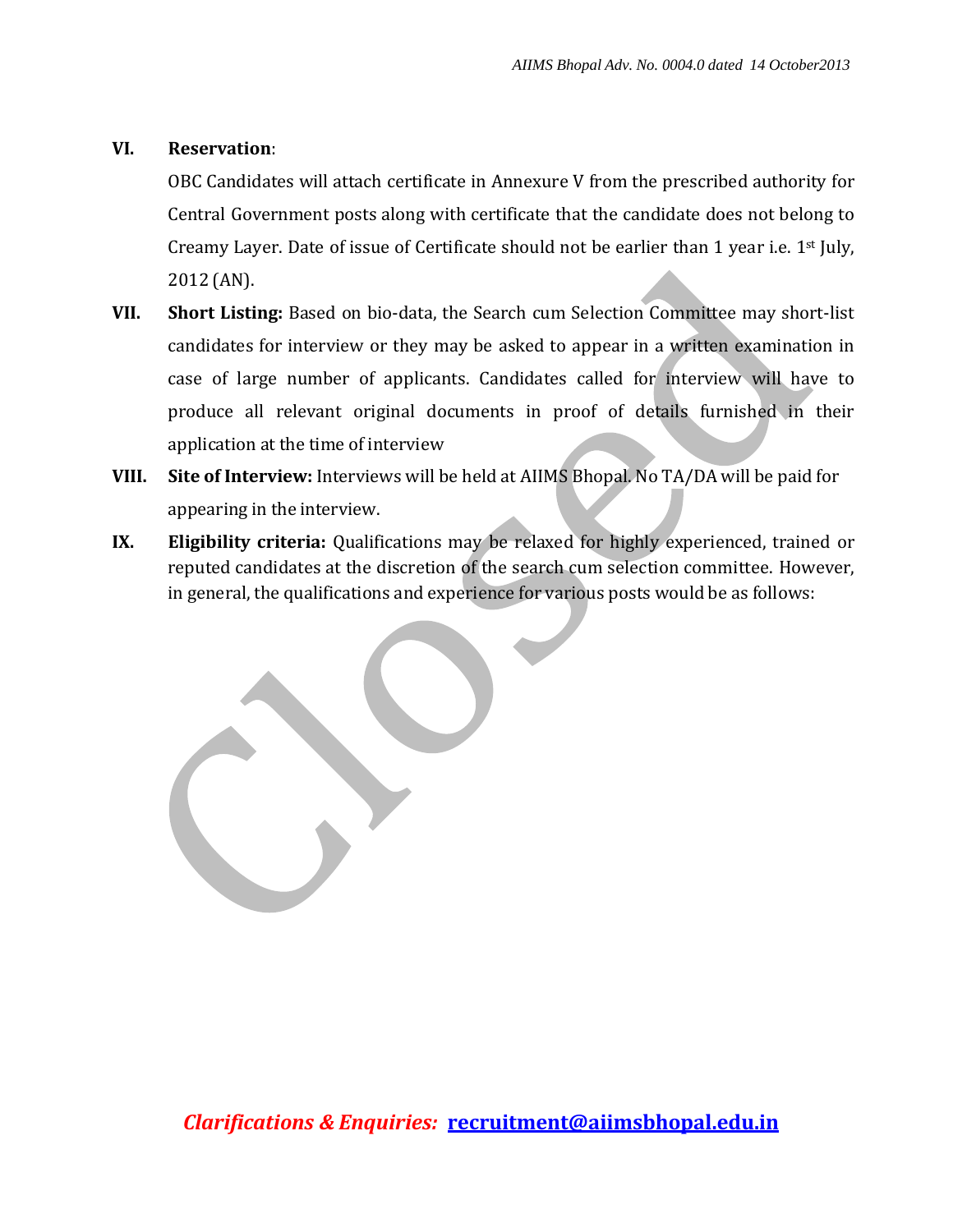| Sl. | Name of     | Group        | No. of   | Pay Band      | <b>Essential Eligibility Criteria</b>                | Desirable Criteria           | <b>Brief nature of the Job</b>                                 |
|-----|-------------|--------------|----------|---------------|------------------------------------------------------|------------------------------|----------------------------------------------------------------|
|     | Post        |              | posts    |               |                                                      |                              |                                                                |
|     | Chief       | A            | $1$ (UR) | Rs.37400-     | • At least a second class Master's Degree in         | • Master's Degree in Library | He/ She shall be instrumental in the setting up and            |
|     | Librarian** |              |          | $67000 + GP:$ | Science (preferably in Biological Sciences)          | Science                      | maintaining state-of-art Library facilities in this premier    |
|     |             |              |          | Rs.8700       | of a recognized University or equivalent:            | • Training in Medical        | medical and research institute. He / She will need to ensure   |
|     |             |              |          |               | Degree or equivalent Diploma in Library<br>$\bullet$ | Librarianship                | that the library functions as the most comprehensive           |
|     |             |              |          |               | Science of a recognized Institution/                 | • Experience of              | repository on medical information in India. He / She shall be  |
|     |             |              |          |               | University                                           | documentation work in a      | responsible for framing policies, processes, budgeting, IT     |
|     |             |              |          |               | 7 years' experience in a supervisory                 | responsible capacity         | enablement and overall management of the Library and its       |
|     |             |              |          |               | capacity in a library of standing.                   | • Knowledge of Sanskrit and  | continuous improvement. He / She shall be responsible for      |
|     |             |              |          |               |                                                      | any modern European          | supporting all the departments at AIIMS Bhopal by providing    |
|     |             |              |          |               |                                                      | language other than          | them a platform where updated reference material - books,      |
|     |             |              |          |               |                                                      | English                      | journals, e-books, e-subscriptions to papers are available     |
|     |             |              |          |               |                                                      |                              | round the clock.                                               |
| 2   | Librarian   | $\mathbf{A}$ | $1$ (UR) | Rs. 15600-    | • At least a second class Master's Degree in         | • Master's Degree in Library | She shall be responsible for supporting all the<br>$He$ /      |
|     | Selection   |              |          | $39100 + GP:$ | Science (preferably in Biological Sciences)          | Science;                     | departments at AIIMS Bhopal by providing them a platform       |
|     | Grade**     |              |          | Rs. 6600      | of a recognized University or equivalent             | • Training in Medical        | where updated reference material - books, journals, e-books,   |
|     |             |              |          |               | Degree or equivalent Diploma in Library<br>$\bullet$ | Librarianship                | esubscriptions to papers are available round the clock.        |
|     |             |              |          |               | Science of a recognized Institution/                 | $\bullet$ Experience of      | He / She will need to ensure that the library functions as the |
|     |             |              |          |               | University                                           | documentation work in a      | most comprehensive repository on medical information in        |
|     |             |              |          |               | 7 years' experience in a supervisory                 | responsible capacity         | India. He/She shall be responsible for implementing policies,  |
|     |             |              |          |               | capacity in a library of standing.                   | • Knowledge of Sanskrit and  | processes, budgeting, IT enablement and                        |
|     |             |              |          |               |                                                      | any modern European          | overall management of the Library and its continuous           |
|     |             |              |          |               |                                                      | language other than          | improvement                                                    |
|     |             |              |          |               |                                                      | English                      |                                                                |
|     |             |              |          |               |                                                      | • 7 years' experience as     |                                                                |
|     |             |              |          |               |                                                      | Librarian Grade I in a       |                                                                |
|     |             |              |          |               |                                                      | Medical or other library of  |                                                                |
|     |             |              |          |               |                                                      | standing repute.             |                                                                |
|     |             |              |          |               |                                                      |                              |                                                                |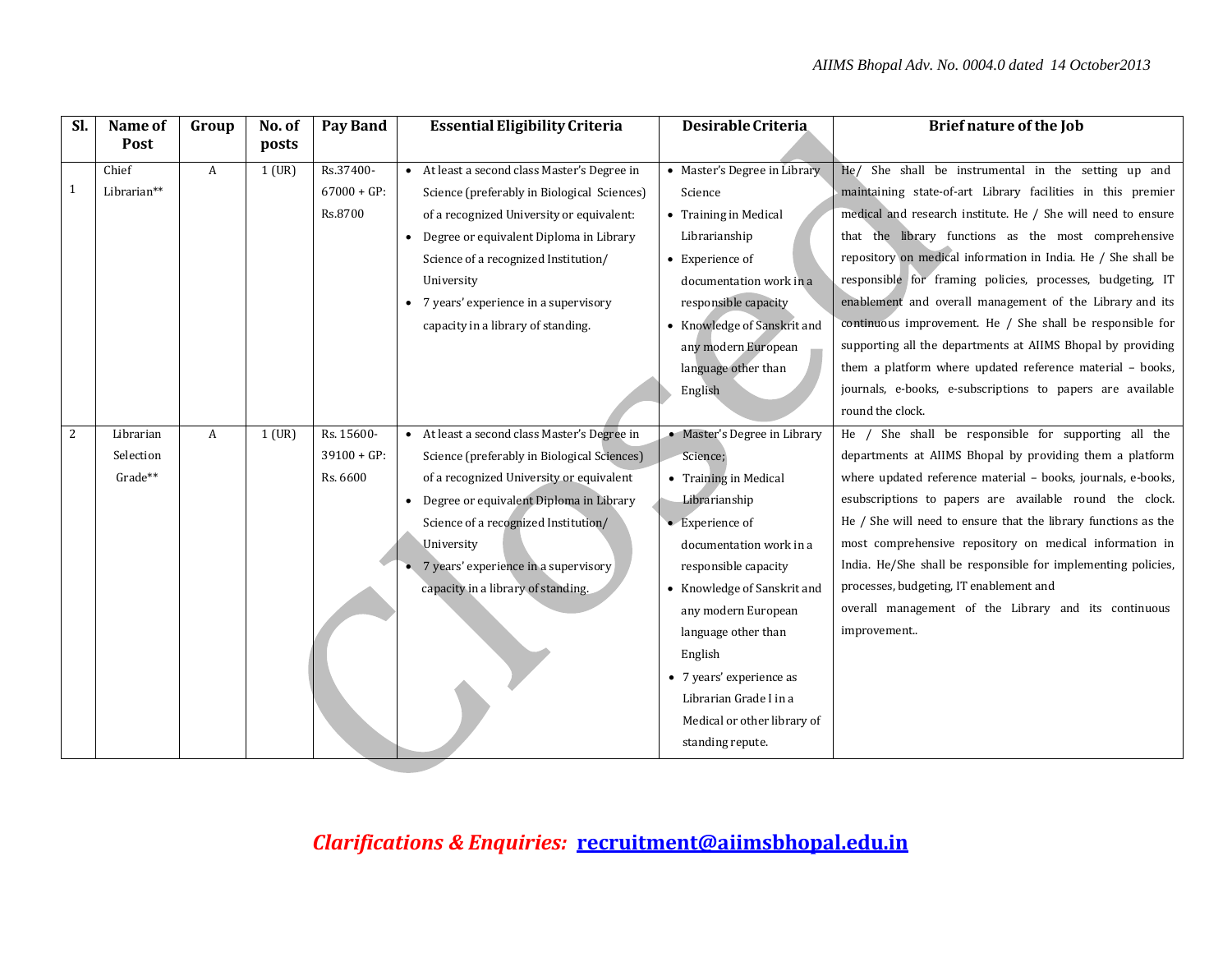| Sl.        | Name of   | Group | No. of   | <b>Pay Band</b> | <b>Essential Eligibility Criteria</b>        | Desirable Criteria            | <b>Brief nature of the Job</b>                                     |
|------------|-----------|-------|----------|-----------------|----------------------------------------------|-------------------------------|--------------------------------------------------------------------|
|            | Post      |       | posts    |                 |                                              |                               |                                                                    |
| $\sqrt{3}$ | Librarian | B     | $1$ (UR) | Rs. 9300 -      | • M.Sc. /M.A/M.Com Degree from a             | 5 years of regular service as | This role shall respond to daily requests for information          |
|            | Grade-I   |       |          | $34800 +$       | recognized University                        | Librarian Grade II in a       | services, issue / receive books / journals; train library users to |
|            | (Documen- |       |          | $G$ P: Rs.      | Bachelor's Degree in Library Science         | Medical or other library of   | use the Library catalogue, Internet and other electronic           |
|            | talist)   |       |          | 4600            | Experience in acquisition of books,          | standing repute.              | resources; trace bibliographical details like ISBN, place of       |
|            |           |       |          |                 | periodicals and documentation work in a      |                               | publication on the data sheets for the old titles to be entered    |
|            |           |       |          |                 | Medical or other library of standing         |                               | into computer database and maintain necessary records. This        |
|            |           |       |          |                 | repute.                                      |                               | role shall also manage the book bank, provide                      |
|            |           |       |          |                 |                                              |                               | bibliographical/documentation and binding services.                |
| 4          | Librarian | B     | 4        | Rs. 9300 -      | • B Sc degree or equivalent from a           | • 2 years' experience of      | This role shall respond to daily requests for information          |
|            | (Gr. III) |       | $UR=3$ ; | $34800 +$       | recognized University.                       | acquisition of books,         | services, issue / receive books journals; train library users to   |
|            |           |       | $OBC=1$  | $G$ P: Rs.      | • Bachelor's degree or equivalent in Library | periodicals and               | use the Library catalogue, Internet and other electronic           |
|            |           |       |          | 4200            | Sciences from a recognized University /      | documentation                 | resources; trace bibliographical details like ISBN, place of       |
|            |           |       |          |                 | Institute.                                   | work in a library of          | publication on the data sheets for the old titles to be entered    |
|            |           |       |          |                 |                                              | standing or repute.           | into computer database and maintain necessary records. This        |
|            |           |       |          |                 |                                              | • Ability to use computers -  | role shall also manage the book bank, provide bibliographical      |
|            |           |       |          |                 |                                              | Hands on experience in        | /documentation and binding services.                               |
|            |           |       |          |                 |                                              | office applications, spread   |                                                                    |
|            |           |       |          |                 |                                              | sheets and presentations.     |                                                                    |
|            |           |       |          |                 |                                              | Typing speed of 30 words      |                                                                    |
|            |           |       |          |                 |                                              | per minute in English or      |                                                                    |
|            |           |       |          |                 |                                              | 25 words per minute in        |                                                                    |
|            |           |       |          |                 |                                              | Hindi.                        |                                                                    |
| 5          | Library   | C     | $3$ (UR) | Rs. 5200 -      | • Matriculation or equivalent qualification  | • Experience of having        | This role is responsible for responding to daily requests for      |
|            | Attendant |       |          | $20200 +$       | from a recognized Board or University        | worked in a Library for at    | information services, issue/receipt of books/journals etc. The     |
|            | Grade -II |       |          | G P: Rs.        |                                              | least 2 years                 | role also performs retrieval / shelving of books, perform          |
|            |           |       |          | 2000            |                                              | • Knowledge of typing         | pasting / labelling / stamping on books / journals, write          |
|            |           |       |          |                 |                                              |                               | computerized classification numbers on the spine of books,         |
|            |           |       |          |                 |                                              |                               | perform binding.                                                   |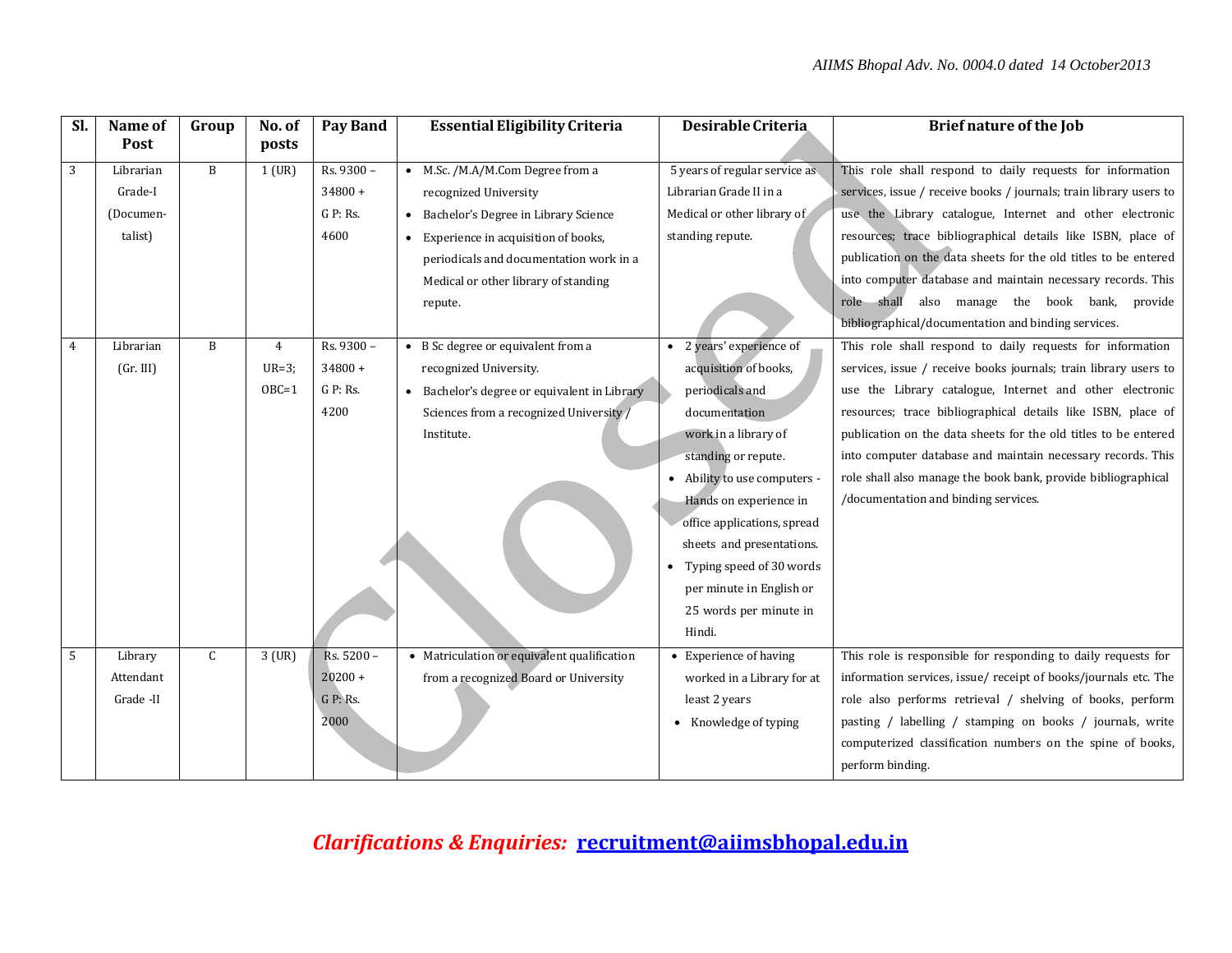| Sl. | Name of     | Group | No. of   | Pay Band          | <b>Essential Eligibility Criteria</b>     | Desirable Criteria  | Brief nature of the Job                                              |
|-----|-------------|-------|----------|-------------------|-------------------------------------------|---------------------|----------------------------------------------------------------------|
|     | <b>Post</b> |       | posts    |                   |                                           |                     |                                                                      |
|     | Lower       | u     | $L$ (UR) | Rs. 5200 -        | Matriculation or Equivalent qualification | Knowledge of typing | This role is responsible for assisting the officers in the efficient |
|     | Division    |       |          | $20200 +$         | from a recognized Board or University     |                     | and overall functioning of the library. The jobs would include,      |
|     | Clerk       |       |          | $G \cdot P$ : Rs. |                                           |                     | but would not necessarily be limited to, typing and                  |
|     |             |       |          | 1900              |                                           |                     | maintenance of: library catalogues, records of books and             |
|     |             |       |          |                   |                                           |                     | procurement orders, maintenance<br>journals,<br>contracts,           |
|     |             |       |          |                   |                                           |                     | administrative records of attendance, leaves, seniority, duty        |
|     |             |       |          |                   |                                           |                     | roster, draft circulars, agenda notes, notifications, external       |
|     |             |       |          |                   |                                           |                     | and internal correspondence, etc.                                    |

\*\* Candidates already working in Central / State / Union Territory Governments / Universities / Central Statutory / Autonomous Bodies / Public Sector Undertakings / Research & Development organizations and who wish to work on deputation at AIIMS Bhopal are encouraged to apply for these posts, subject to fulfillment of the following conditions:

(a) Holding analogous posts on regular basis; or

(b) With at least 5 – 8 years regular service in PB 3 in a library of standing in the scale of

i) Rs. 15600 – 39100, Grade Pay of Rs. 6600 or higher (for Chief Librarian)

ii) Rs. 15600 - 39100, Grade Pay Rs 5400 (for Librarian Selection Grade)

(c) Satisfying the criteria given for direct recruits to the respective post